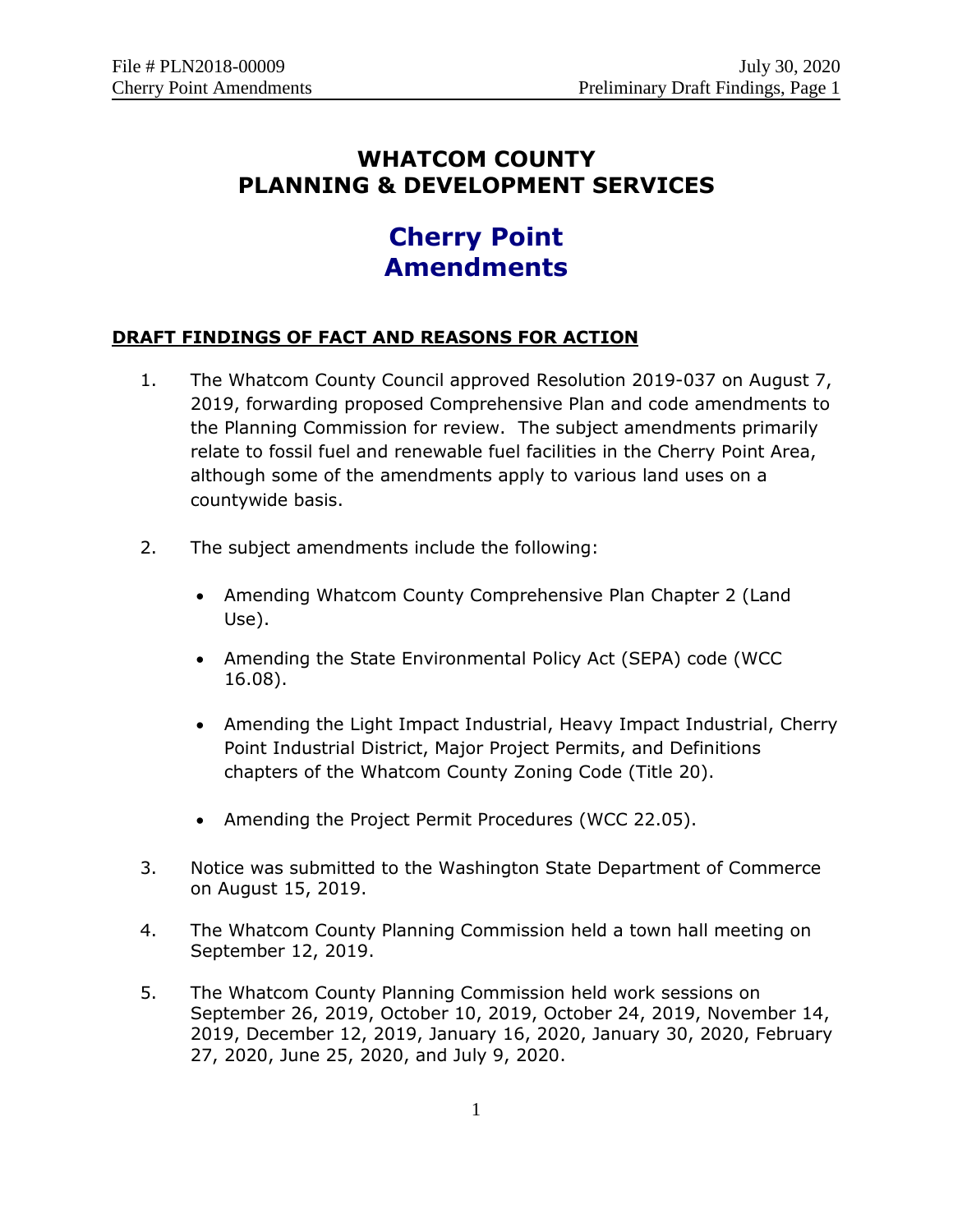- 6. A determination of **???** was issued under the State Environmental Policy Act (SEPA) on <mark>???</mark>, 2020.
- 7. Notice of the Planning Commission hearing was posted on the County website on **???**, 2020.
- 8. Notice of the Planning Commission hearing was sent to citizen, media, cities, and other groups on the County's e-mail list on  $\frac{22}{2}$ , 2020.
- 9. Notice of the Planning Commission hearing for the subject amendments was published in the Bellingham Herald on **???**, 2020.
- 10. The Planning Commission held a public hearing on the subject amendments on August 13, 2020.

# **Comprehensive Plan Amendments**

- 11. The Cherry Point UGA is approximately 7,030 acres. Whatcom County Comprehensive Plan Chapter 2 contains a specific section with text, goals, and policies relating to the Cherry Point UGA (other goals and policies in the Comprehensive Plan also apply).
- 12. The subject amendments modify text and Policies 2CC-11, 2CC-16, 2CC-17, and 2WW-4 in Whatcom County Comprehensive Plan Chapter 2. The subject amendments also add new Policy 2CC-18 to the Comprehensive Plan.
- 13. Whatcom County Comprehensive Plan Policy 2CC-11 already states that "It is the policy of Whatcom County to limit the number of industrial piers at Cherry Point to the existing three piers. . ." The subject amendments modify Policy 2CC-11. These amendments include:
	- Recognizing that the vested rights/enforceable agreement for an additional dock/pier no longer exist.
	- Recognizing the importance of preventing harm to habitat of the Cherry Point Herring stock and Southern Resident Killer Whales.
	- Recognizing that implementation of the Shoreline Program is an important way to preserve the natural character, result in long-term benefits, and protect the resources and ecology of the shoreline.
	- Deleting language that is unnecessary or no longer needed.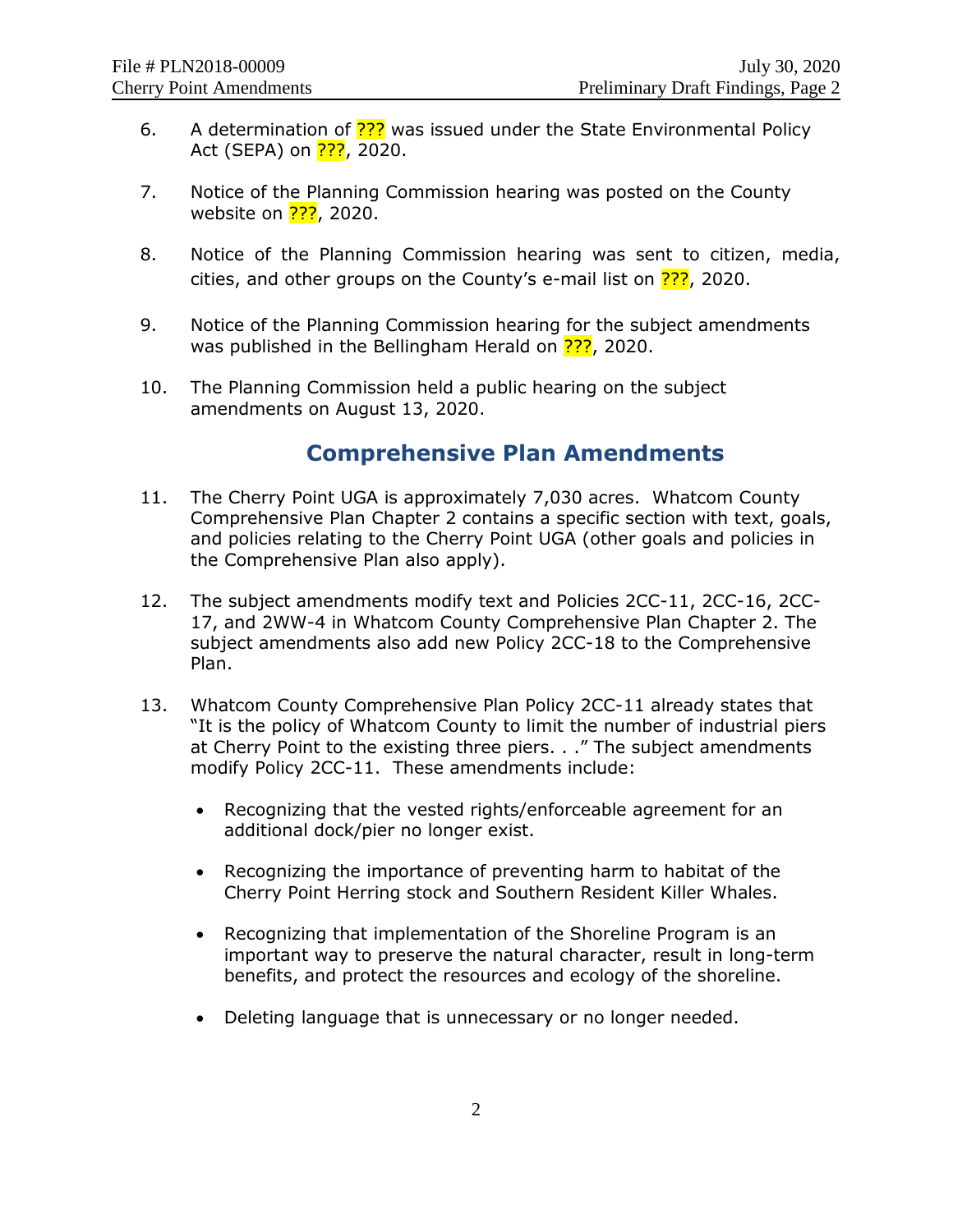- 14. The subject amendments modify Whatcom County Comprehensive Plan Policy 2CC-16. These amendments include:
	- Recognizing that the study and recommendations to address negative impacts from fossil fuel facilities have been completed (see *Reducing Impacts from Fossil fuel Projects Report to the Whatcom County Council*, Cascadia Law Group, Feb. 12, 2018 and Whatcom County Council Resolution 2019-037, August 7, 2019).
	- Stating that the County will, through SEPA and permitting, seek to limit negative impacts from fossil fuel facilities within the Cherry Point UGA.
	- Refining the language relating to notice to the County Council of fossil fuel projects.
	- Deleting language that is unnecessary or no longer needed.
- 15. The subject amendments modify Whatcom County Comprehensive Plan Policy 2CC-17. These amendments include:
	- Recognizing that limited fossil fuel facility expansions are subject to environmental review, greenhouse gas analysis, and Cherry Point policies in the Comprehensive Plan.
	- Deleting language that is unnecessary.
- 16. The subject amendments modify Whatcom County Comprehensive Plan Policy 2WW-4 by recognizing that existing marine port facilities and limited expansions are allowed consistent with the State of Washington Department of Natural Resource Cherry Point Aquatic Reserve Management Plan.
- 17. The subject amendments add new Whatcom County Comprehensive Plan Policy 2CC-18. This new policy recognizes that the following are allowed: The on-going operation, maintenance, and repair of existing facilities, modifications designed to comply with adoption and implementation of new product standards and fuel standards, operational and site safety improvements, environmental improvements, and regulatory compliance projects.
- 18. Pursuant to WCC 22.10.060(1), in order to approve comprehensive plan amendments the County must find all of the following: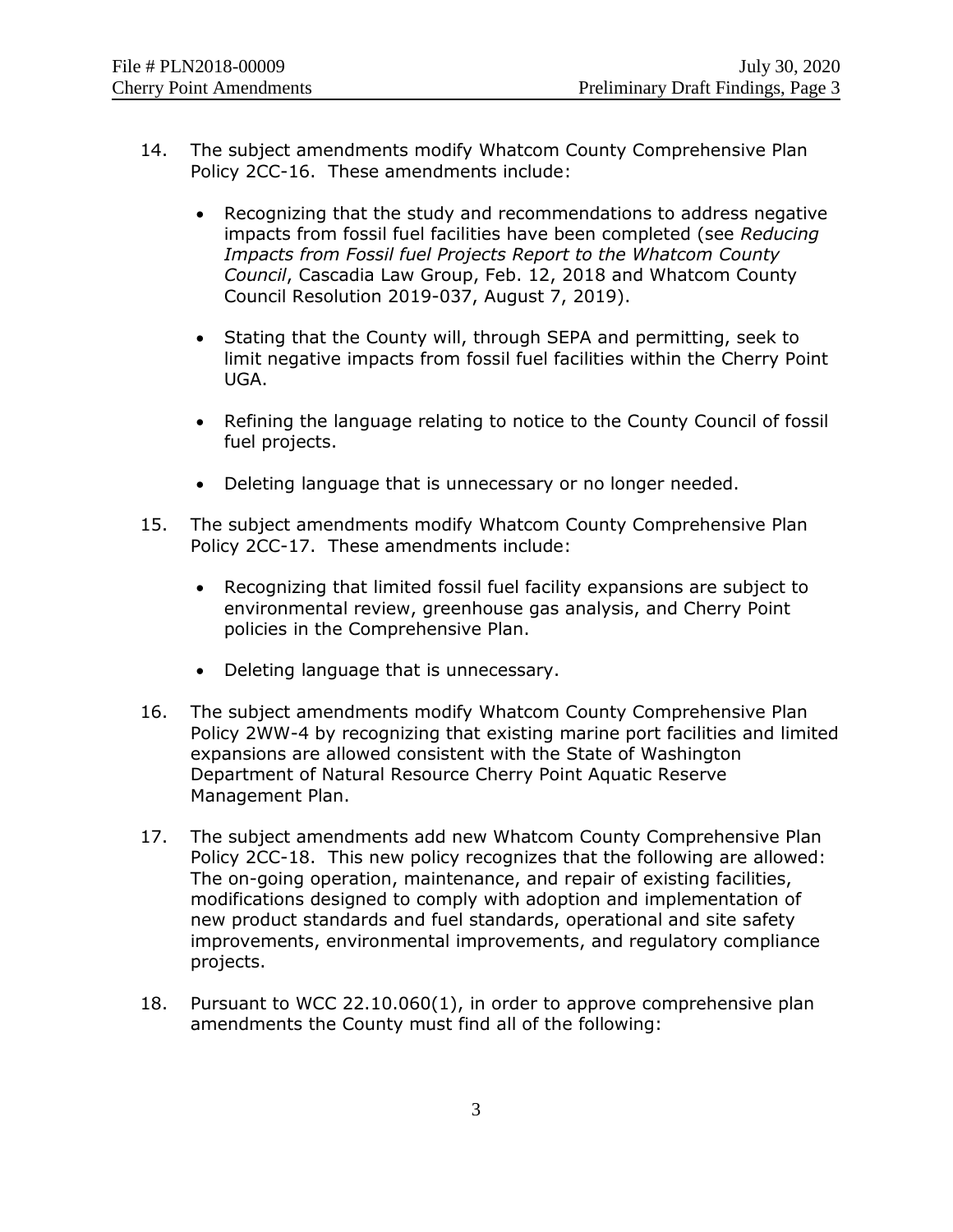- The amendment conforms to the requirements of the Growth Management Act, is internally consistent with the county-wide planning policies and is consistent with any interlocal planning agreements.
- Further studies made or accepted by the Department of Planning and Development Services indicate changed conditions that show need for the amendment.
- The public interest will be served by approving the amendment. In determining whether the public interest will be served, factors including but not limited to the following shall be considered:
	- i. The anticipated effect upon the rate or distribution of population growth, employment growth, development, and conversion of land as envisioned in the comprehensive plan.
	- ii. The anticipated effect on the ability of the county and/or other service providers, such as cities, schools, water and/or sewer purveyors, fire districts, and others as applicable, to provide adequate services and public facilities including transportation facilities.
	- iii. Anticipated impact upon designated agricultural, forest and mineral resource lands.
- The amendment does not include or facilitate spot zoning.

# **Growth Management Act**

- 19. The Growth Management Act (GMA) establishes planning goals in Revised Code of Washington (RCW) 36.70A.020 to guide adoption of comprehensive plan amendments.
- 20. GMA planning goal # 1 is to: "Encourage development in urban areas where adequate public facilities and services exist or can be provided in an efficient manner."
- 21. GMA planning goal  $# 5$  is to:

Encourage economic development throughout the state that is consistent with adopted comprehensive plans, promote economic opportunity for all citizens of this state, especially for unemployed and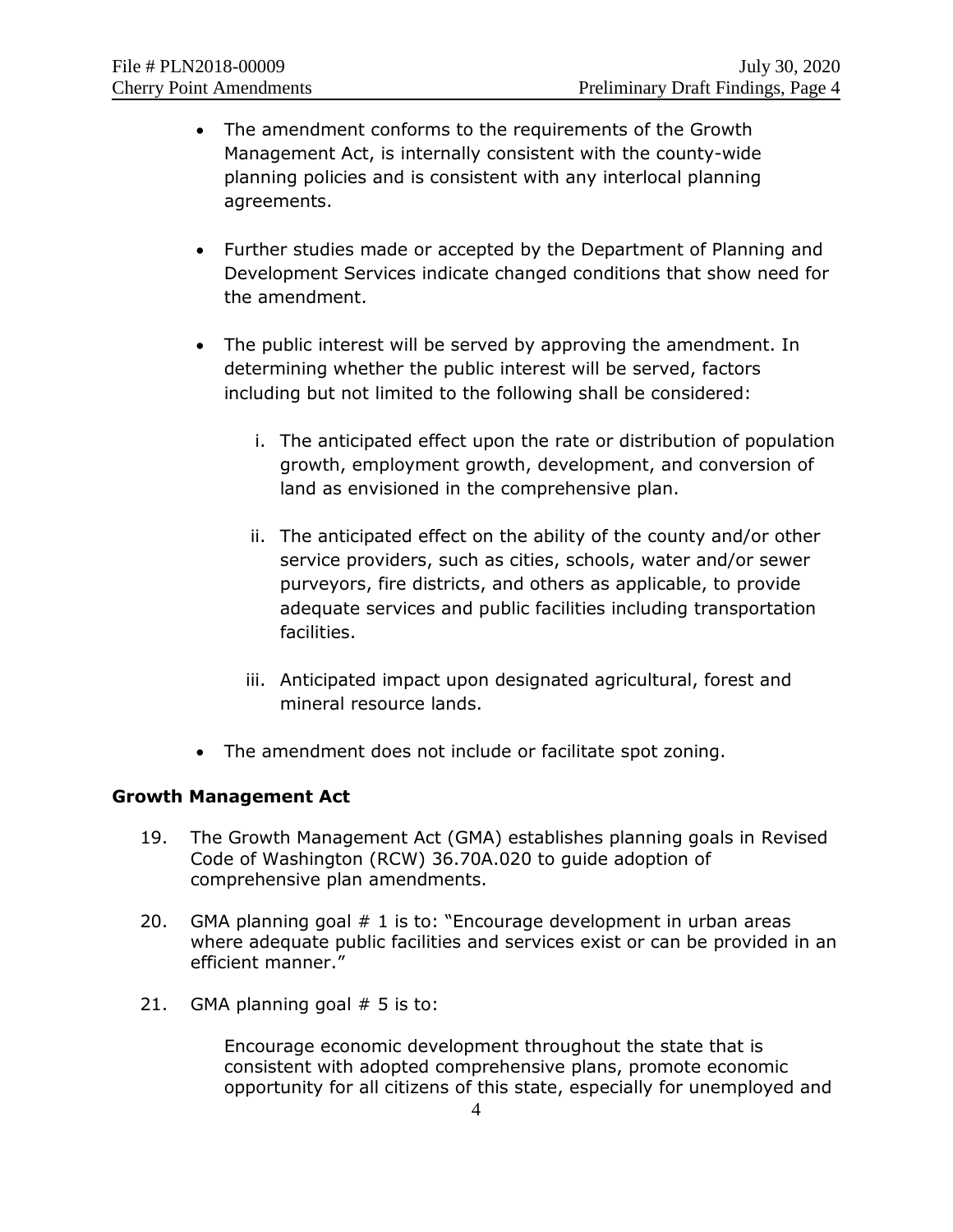for disadvantaged persons, promote the retention and expansion of existing businesses and recruitment of new businesses, recognize regional differences impacting economic development opportunities, and encourage growth in areas experiencing insufficient economic growth, all within the capacities of the state's natural resources, public services, and public facilities.

- 22. The subject Comprehensive Plan amendments, when viewed in the context of the other Comprehensive Plan goals and policies, continue to encourage development in the Cherry Point industrial area while also addressing public safety and environmental protection. The amendments recognize that the existing industries provide significant employment and have shipped refined fossil fuel products for decades. The amendments also recognize that existing operations of fossil fuel facilities, along with limited expansions, are allowed with appropriate environmental review and analysis.
- 23. GMA planning goal # 9 is to: "Retain open space, enhance recreational opportunities, conserve fish and wildlife habitat, increase access to natural resource lands and water, and develop parks and recreation facilities."
- 24. GMA planning goal # 10 is to: "Protect the environment and enhance the state's high quality of life, including air and water quality, and the availability of water."
- 25. The State Shoreline Management Act policies, which are incorporated as a GMA goal pursuant to RCW 36.70A.480, indicate that:

. . . It is the policy of the state to provide for the management of the shorelines of the state by planning for and fostering all reasonable and appropriate uses. This policy is designed to insure the development of these shorelines in a manner which, while allowing for limited reduction of rights of the public in the navigable waters, will promote and enhance the public interest. This policy contemplates protecting against adverse effects to the public health, the land and its vegetation and wildlife, and the waters of the state and their aquatic life, while protecting generally public rights of navigation and corollary rights incidental thereto. . . (RCW 90.58.020)

26. Fossil fuel refineries and transshipment facilities have potential for accidents, which can release pollutants into the environment and impact fish habitat, wildlife habitat, water quality, and air quality. The subject amendments seek to limit negative impacts on public health, safety, and the environment.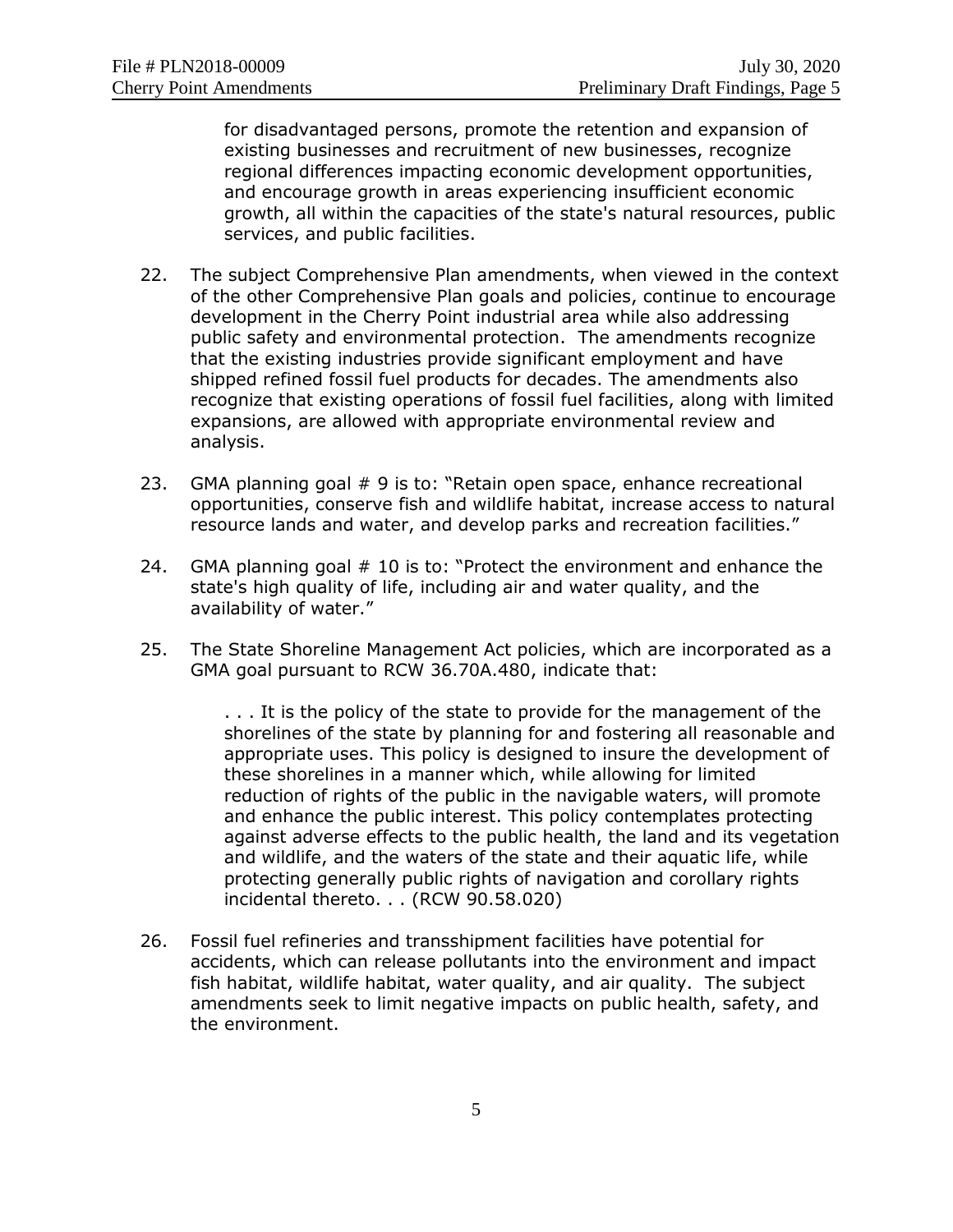#### **Countywide Planning Policies**

27. Countywide Planning Policy E-3 states:

Cherry Point shall be designated as an unincorporated industrial urban growth area in recognition of existing large scale industrial land uses. Additional large scale development shall be encouraged consistent with the ability to provide needed services and consistent with protecting critical areas along with other environmental protection considerations. The Cherry Point industrial area is an important and appropriate area for industry due to its access to deep water shipping, rail, all-weather roads, its location near the Canadian border, and its contribution to the County's goal of providing family wage jobs.

- 28. Countywide Planning Policy I-2 indicates "New business development and expansion of existing businesses are key factors in providing 'family wage' jobs and a strong tax base. Economic development that pays family wage rates should be encouraged. . ."
- 29. Countywide Planning Policy I-8 states:

Economic development should be encouraged that:

- a. Does not adversely impact the environment;
- b. Is consistent with community values stated in local comprehensive plans;
- c. Encourages development that provides jobs to county residents;
- d. Addresses unemployment problems in the county and seeks innovative techniques to attract different industries for a more diversified economic base;
- e. Promotes reinvestment in the local economy;
- f. Supports retention and expansion of existing businesses.
- 30. Countywide Planning Policy N-2 states that "The Cities and the County in cooperation with other municipal corporations and tribal governments shall adopt zoning regulations and development standards to protect water resources. . ."
- 31. Countywide Planning Policy N-3 states that "Jurisdictions shall cooperate to protect and restore water resources and fish habitat within UGA's and across jurisdictional boundaries to maintain quality of life and economic health in Whatcom County."
- 32. The Countywide Planning Policies recognize the significance of the Cherry Point UGA for industry, transportation, and good jobs. The Countywide Planning Policies also recognize the importance of environmental protection.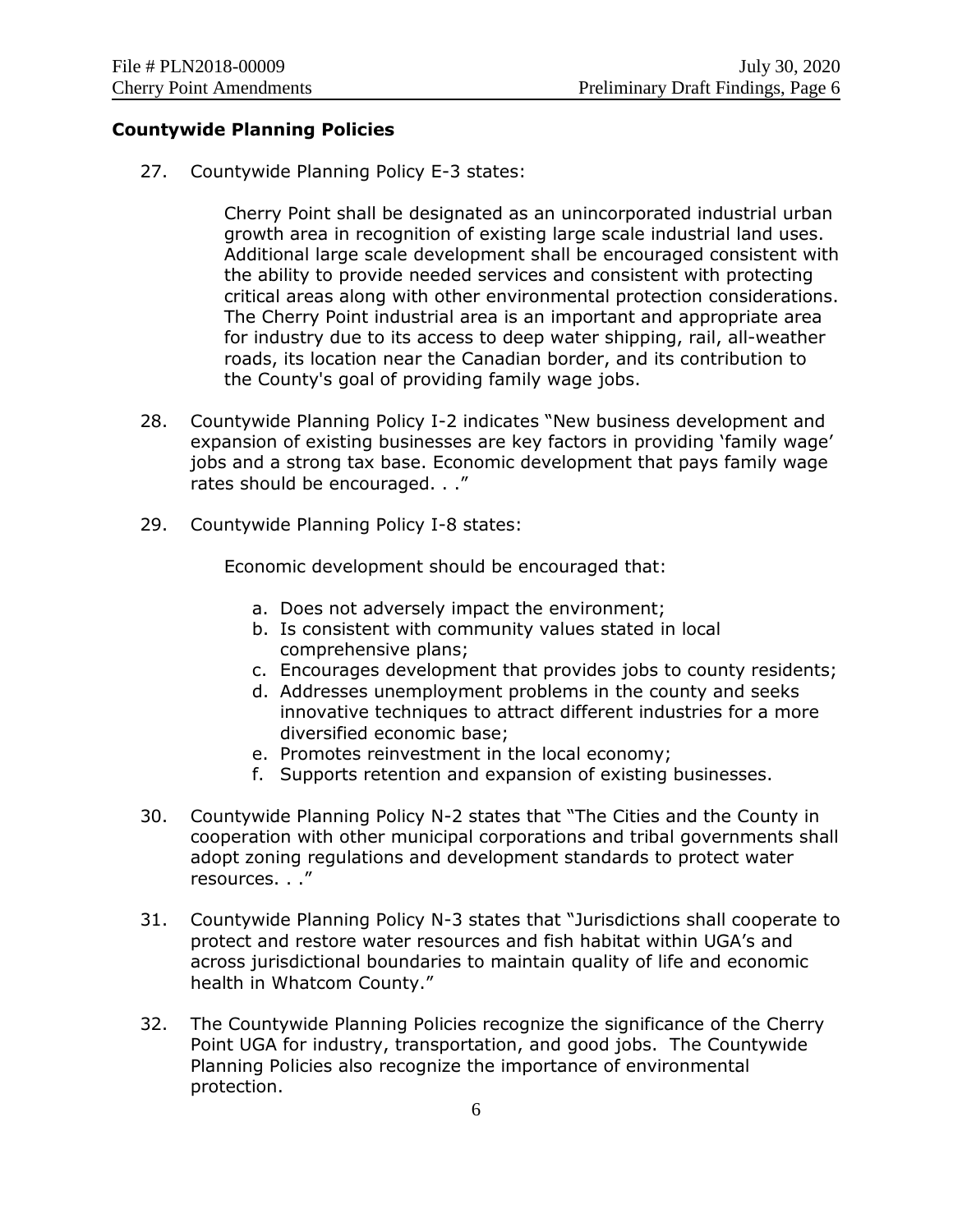33. The Comprehensive Plan, including the subject amendments, allows a variety of industrial uses in the Cherry Point UGA, while encouraging review processes that will facilitate a full evaluation of fossil fuel development proposals and mitigation of negative impacts.

#### **Interlocal Agreements**

34. There are no interlocal agreements relating to the Cherry Point UGA.

#### **Further Studies/Changed Conditions**

- 35. The GMA, originally adopted in 1990, included a requirement to designate Urban Growth Areas (UGAs).
- 36. The Cherry Point UGA was adopted in 1997 when the Whatcom County Comprehensive Plan was adopted.
- 37. The Washington State Department of Natural Resources (DNR) originally issued the *Cherry Point Environmental Aquatic Reserve Management Plan* in November 2010, and amended the Plan in January 2017.
- 38. The primary focus of the *Cherry Point Environmental Aquatic Reserve Management Plan* is to:

. . . protect, enhance and restore habitats used by Cherry Point herring stock, salmon, migratory and resident birds, Dungeness crab, groundfish rearing areas and marine mammals, as well as the protection of submerged aquatic vegetation and water quality. . . (p. 4).

39. The *Cherry Point Environmental Aquatic Reserve Management Plan* states:

. . . the aquatic environment of Cherry Point: provides essential habitat and irreplaceable biological and ecological functions; is a portion of Treaty-protected usual and accustomed (U&A) grounds and stations of local Native American Indians; and provides significant economic benefits, recreational opportunities and other social values. . . (pp. 4 and 5).

40. The *Cherry Point Environmental Aquatic Reserve Management Plan* recognizes that:

> . . . A number of species and habitats addressed in this plan have experienced declines over the past 40 years, such as the Cherry Point herring stock, which has shrunk from approximately 15,000 tons to between 800 and 2,100 tons over the last ten years. Other key species in decline include Puget Sound Chinook salmon, bull trout, and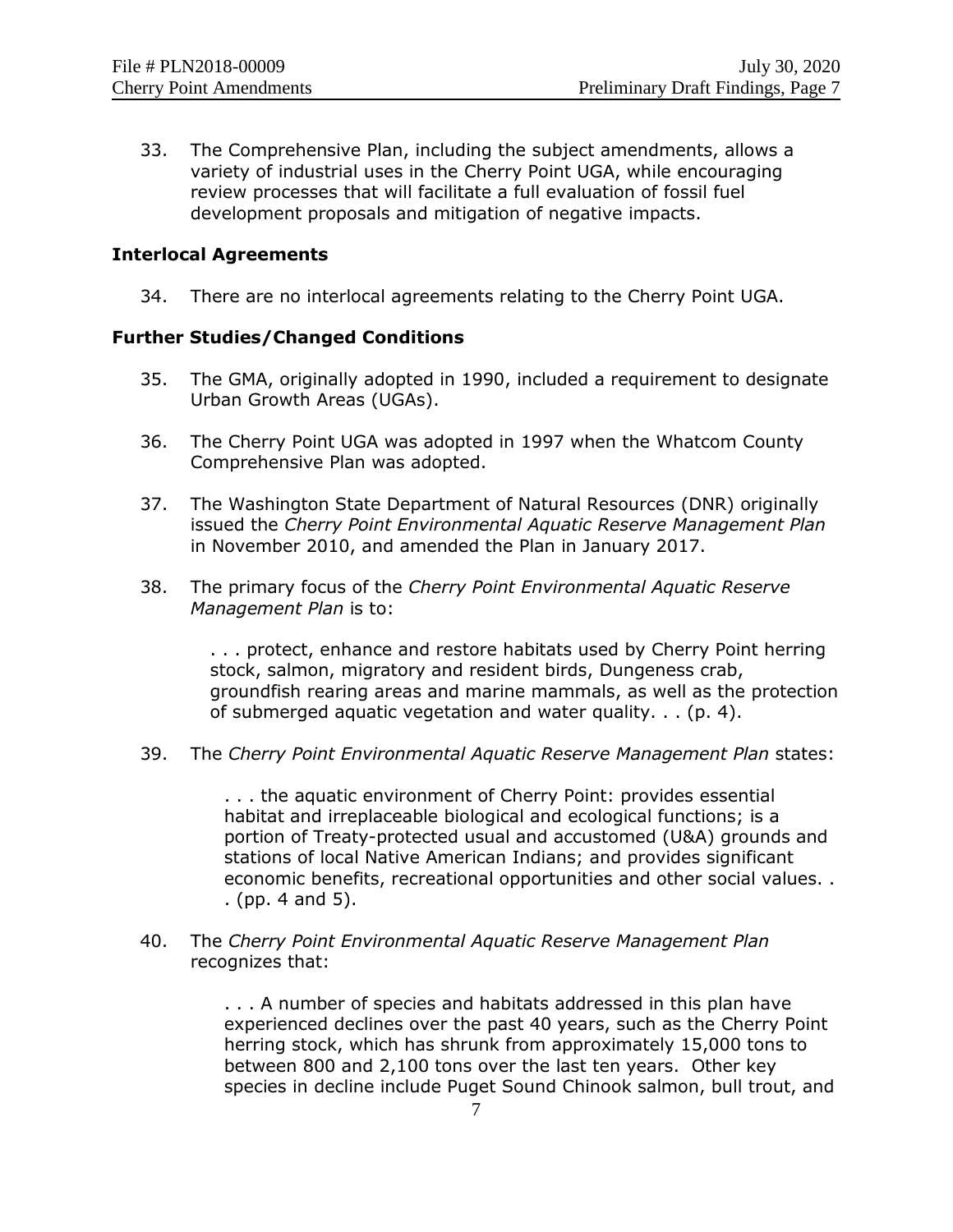certain species of rockfish, surf scoter, and Southern Resident orca whales . . . (pp. 1 and 2).

- 41. The *Cherry Point Environmental Aquatic Reserve Management Plan* specifically excludes certain areas, including the three existing industrial piers, from the Reserve (pp. 10 and 11).
- 42. The *Cherry Point Environmental Aquatic Reserve Management Plan* constitutes a further study that indicates a need for the subject amendments.
- 43. Other areas of the U.S. and Canada have experienced community impacts and environmental degradation associated with fossil fuel industry accidents since the adoption of the Cherry Point UGA in 1997.

#### **Public Interest**

- 44. The Cherry Point area contains valuable fish and wildlife habitat (*Cherry Point Environmental Aquatic Reserve Management Plan*, DNR, amended 2017).
- 45. The Cherry Point UGA is a unique location, with important attributes, for industry (Whatcom County Comprehensive Plan, pp. 2-54 to 2-56). Existing industries provide high wage jobs and a substantial tax base (*Employment at Cherry Point*, Hodges, Rucker, and McCafferty, 2019).
- 46. The Cherry Point UGA text, goals and policies in the Whatcom County Comprehensive Plan, including the subject amendments, recognize the value of existing industrial uses and the importance of marine waters, fish and wildlife habitat, and air quality.
- 47. The subject comprehensive plan amendments should not adversely affect the overall rate or distribution of population growth, employment growth, development, and conversion of land as envisioned in the comprehensive plan. The Whatcom County Comprehensive Plan allocated an additional 890 jobs for the Cherry Point UGA for the 2013-2036 planning period. The *Employment at Cherry Point* report from 2014 estimated that there were 2,100 – 2,200 jobs in the Cherry Point industrial area at that time (p. 3). The *Employment at Cherry Point* report from 2019 estimates 3,318 jobs and indicates that, between 2014-2019, ". . . roughly 1,100 jobs have been added . . ." (pp. 6 and 14). However, most of the 700 jobs at Alcoa Intalco Works, along with related jobs, will be lost with the shutdown of the aluminum smelter. Growth projections will be updated in the next periodic update of the Comprehensive Plan (due by June 2025). These updated projections will take into account conditions at that time and expectations for the future.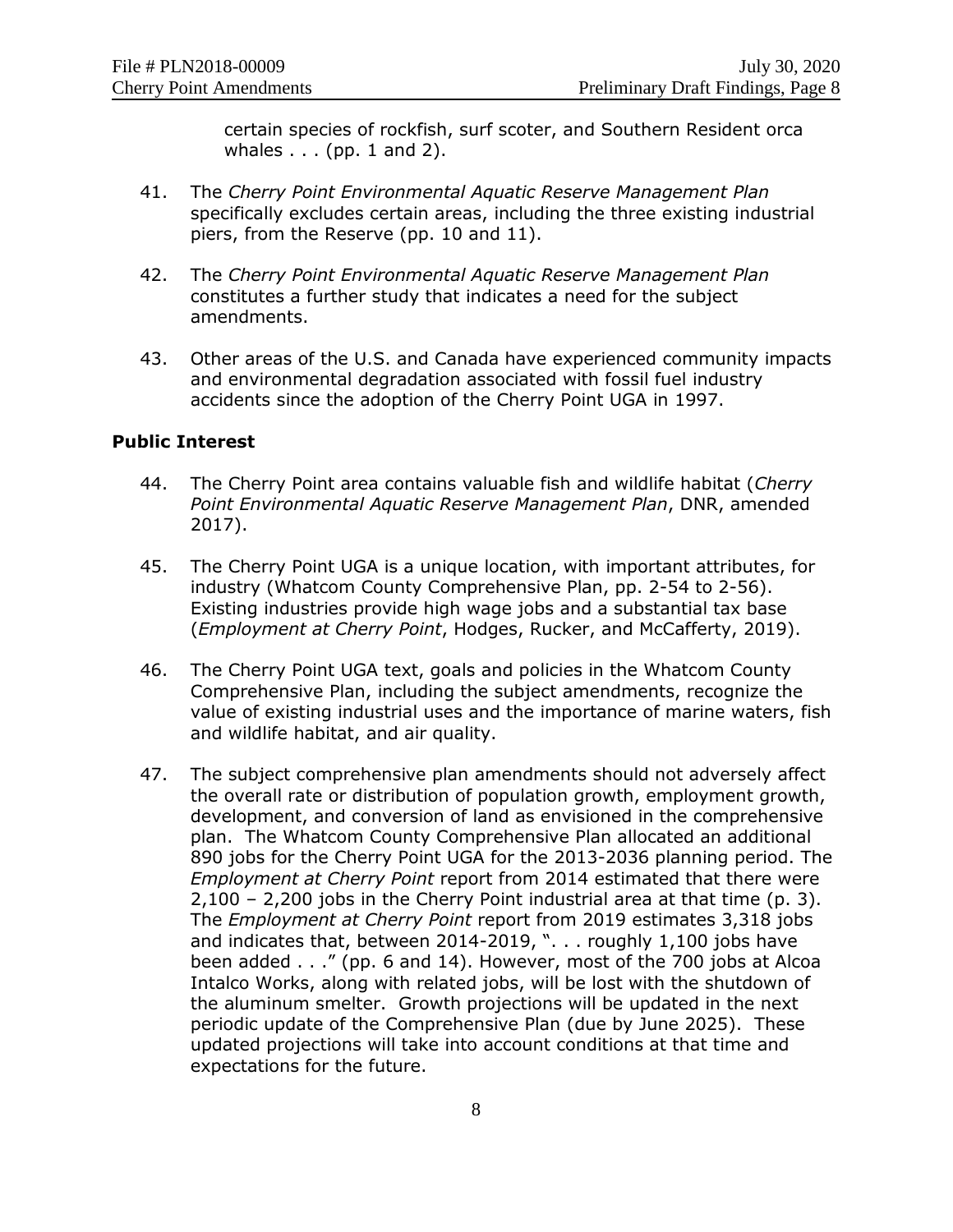- 48. The subject comprehensive plan amendments should not adversely affect ability of the county and/or other service providers, such as cities, schools, water and/or sewer purveyors, fire districts, and others as applicable, to provide adequate services and public facilities including transportation facilities. The subject amendments do not expand the allowed uses that would be served by Fire District 7, which encompasses the Cherry Point UGA. Additionally, new residential uses are not allowed in the Cherry Point industrial area and, therefore, new students will not be generated by development in this area.
- 49. The closest designated Agricultural lands are over .80 of a mile to the southeast, the closest Mineral Resource designation is approximately .06 of a mile to the east, and the closest designated Forestry lands are over 4 miles to the southeast. There is no evidence in the record that the subject comprehensive plan amendments would adversely impact designated agricultural, forestry, or mineral resource lands.
- 50. The Cherry Point UGA goals and policies, including subject amendments, continue to allow industrial uses in the Cherry Point UGA that provide family wage jobs and contribute to the tax base of the County and special purpose districts, while addressing impacts to public safety and the environment. Such planning is in the public interest.

# **Spot Zoning**

- 51. "Illegal spot zoning" means a zoning action by which a smaller area is singled out of a larger area or district and specially zoned for a use classification totally different from, and inconsistent with, the classification of surrounding land and not in accordance with the Comprehensive Plan. Spot zoning is zoning for private gain designed to favor or benefit a particular individual or group and not the welfare of the community as a whole (WCC 20.97.186).
- 52. The subject proposal does not involve nor facilitate illegal spot zoning.

# **Development Regulation Amendments**

- 53. The subject amendments modify text of the Whatcom County SEPA rules (WCC 16.08), the Zoning Code (WCC 20), and Project Permit Procedures (WCC 22.05)
- 54. Pursuant to WCC 22.10.060(2), in order to approve development regulation amendments the County must find that the amendments are consistent with the Whatcom County Comprehensive Plan.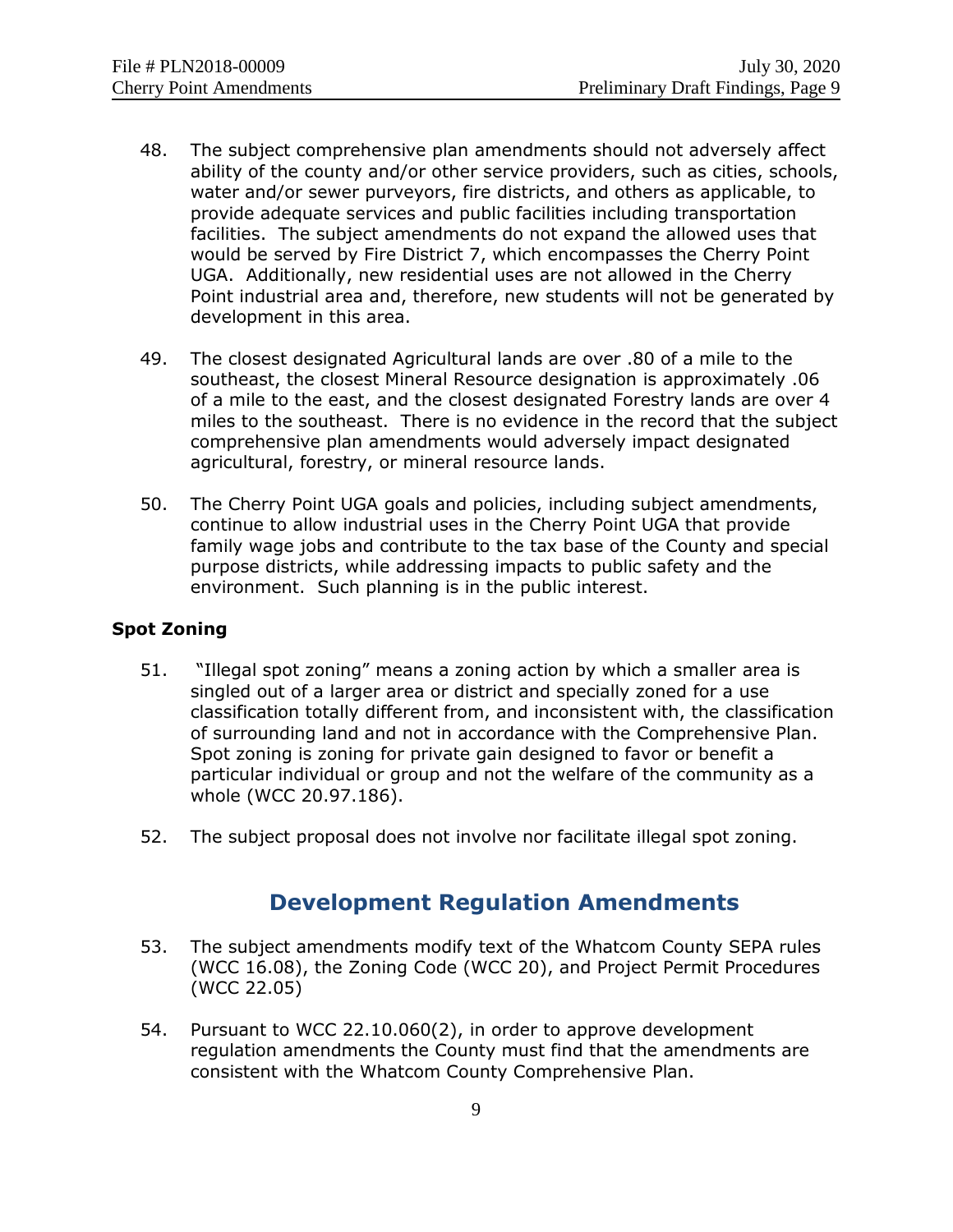#### *SEPA Code Amendments*

- 55. Whatcom County Comprehensive Plan Policy 10A-6 states "Aim to meet or exceed national, state, and regional air quality standards. Work with the Northwest Clean Air Agency to ensure compliance with applicable air quality standards."
- 56. Whatcom County Comprehensive Plan Policy 10A-9 is to "Cooperate with state and federal agencies and neighboring jurisdictions to identify and protect threatened and endangered fish and wildlife species and their habitats."
- 57. Whatcom County Comprehensive Plan Goal 10D is to "Strengthen the sustainability of Whatcom County's economy, natural environment, and built communities by responding and adapting to the impacts of climate change."
- 58. Whatcom County Comprehensive Plan Goal 10L is to "Protect and enhance ecosystems that support native fish and wildlife populations and habitat."
- 59. The Washington State Department of Ecology adopted a "Clean Air Rule," which included greenhouse gas emission limits, in 2016 (Washington Administrative Code or WAC 173-442). The Clean Air Rule was developed under the authority granted in RCW 70.94 (Washington Clean Air Act) and RCW 70.235 (Limiting Greenhouse Gas Emissions). The Clean Air Rule was challenged and the Thurston County Superior Court issued a ruling in March 2018 that prevented Ecology from implementing the Clean Air Rule regulations. However, the Washington Supreme Court reversed the Superior Court in part on January 16, 2020, upholding the Clean Air rule as it relates to regulating stationary sources (Case No. 95885-8).
- 60. A [Directive of the Governor](https://www.governor.wa.gov/sites/default/files/directive/19-18%20-%20ECY%20Climate%20Rules%20%28tmp%29.pdf) (# 19-18), dated December 19, 2019, states:

. . . I hereby direct the Department of Ecology to adopt rules by September 1, 2021, to strengthen and standardize the consideration of climate change risks, vulnerability, and impacts in environmental assessments for major projects with significant environmental impacts. . .

The rules should be uniform and apply to all branches of government, including state agencies, political subdivisions, public and municipal corporations and counties. The rules should cover major industrial projects and major fossil fuel projects; and establish uniform methods, processes, procedures, protocols or criteria that ensure a comprehensive assessment and quantification of direct and indirect greenhouse gas emissions resulting from the project.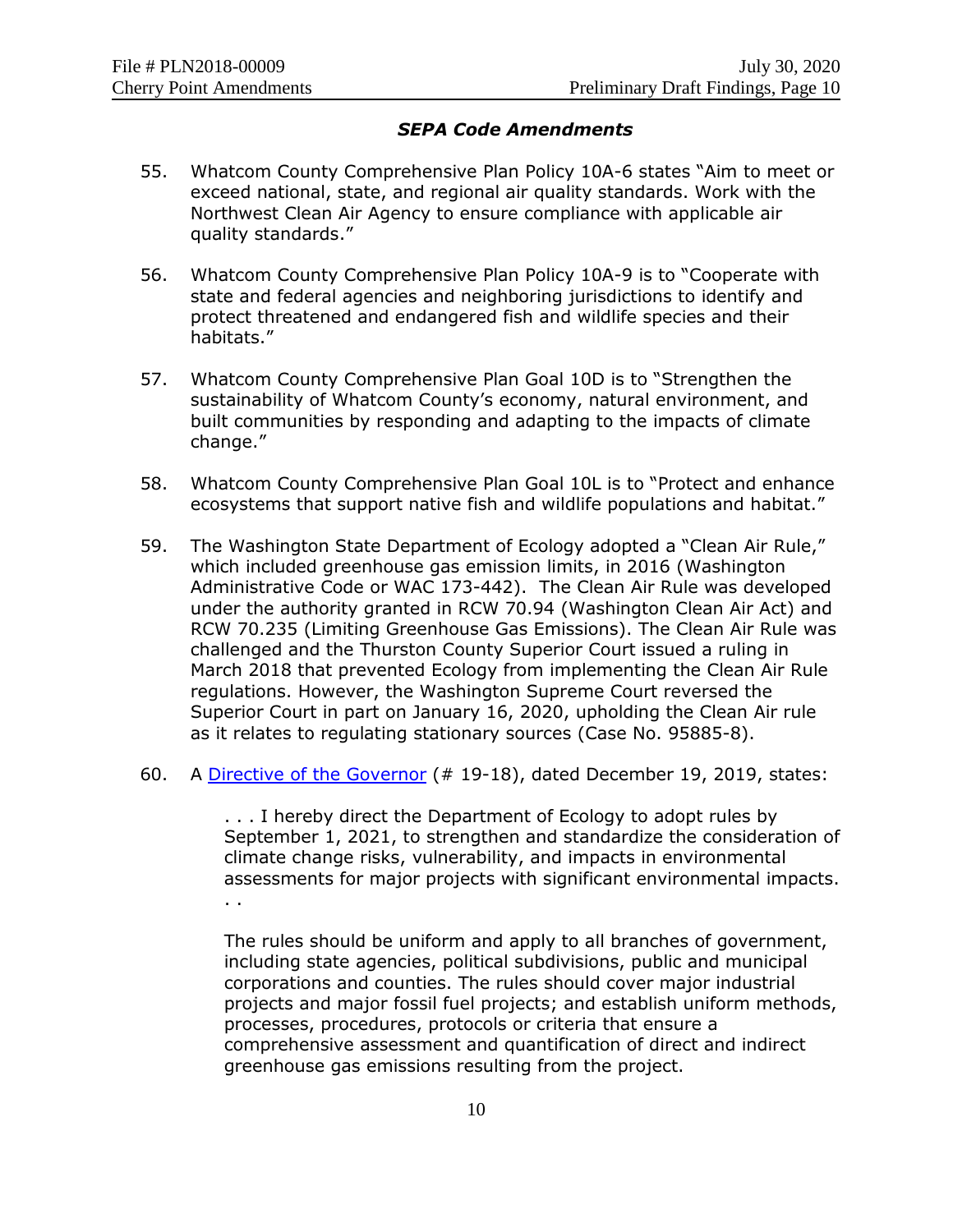Rules for cumulative environmental assessments and reporting should include . . . Methods, procedures, protocols, criteria or standards for mitigation of greenhouse gas emissions, as necessary to achieve a goal of no net increase in greenhouse gas emissions . . .

61. The Washington State Department of Ecology sent an e-mail "Notice of Rulemaking for Proposed New Chapter 173-445 WAC – Greenhouse Gas Assessment for Projects Rulemaking" on May 1, 2020. An associated document entitled "[Preproposal Statement of Inquiry](https://ecology.wa.gov/DOE/files/d1/d1ed2cac-ce23-4ad2-a6a5-dfdeb8839823.pdf)" on Ecology's website stated:

> The Department of Ecology (Ecology) is beginning rulemaking as per the Directive of the Governor #19-18. The purpose of this rulemaking is to create a new rule under Chapter 173-445 WAC Greenhouse Gas Assessment for Projects. This rule will address analysis and mitigation of greenhouse gas emissions for environmental assessments of industrial and fossil fuel projects.

- 62. The subject amendments modify the County's SEPA rules to require applicants for certain fossil fuel and renewable fuel projects to submit additional information on a number of topics including greenhouse gas and other emissions, tanker and barge traffic, stormwater, wastewater, and risk of spills and explosions. These provisions are intended to provide the SEPA Responsible Official with more information in order to make reasoned decisions on threshold determinations.
- 63. The subject amendments include provisions on SEPA's relationship to federal, state, and regional regulations (see WAC 197-11-158(4)).
- 64. The subject amendments modify the County's SEPA rules by adding provisions relating to air quality & climate and plants & animals. These topics are specifically listed as "elements of the environment" under the State SEPA Rules (WAC 197-11-444).
- 65. The subject amendments include provisions that the decision maker may condition or deny projects (conditioning includes mitigating measures). This authority is already granted under RCW 43.21C.060, which states ". . . Any governmental action may be conditioned or denied pursuant to this chapter. . ." (the State Environmental Policy Act).
- 66. While State government is taking action to address air quality and greenhouse gas emissions, the County finds that the subject amendments will also provide assistance at the local government level in fulfilling responsibilities under SEPA.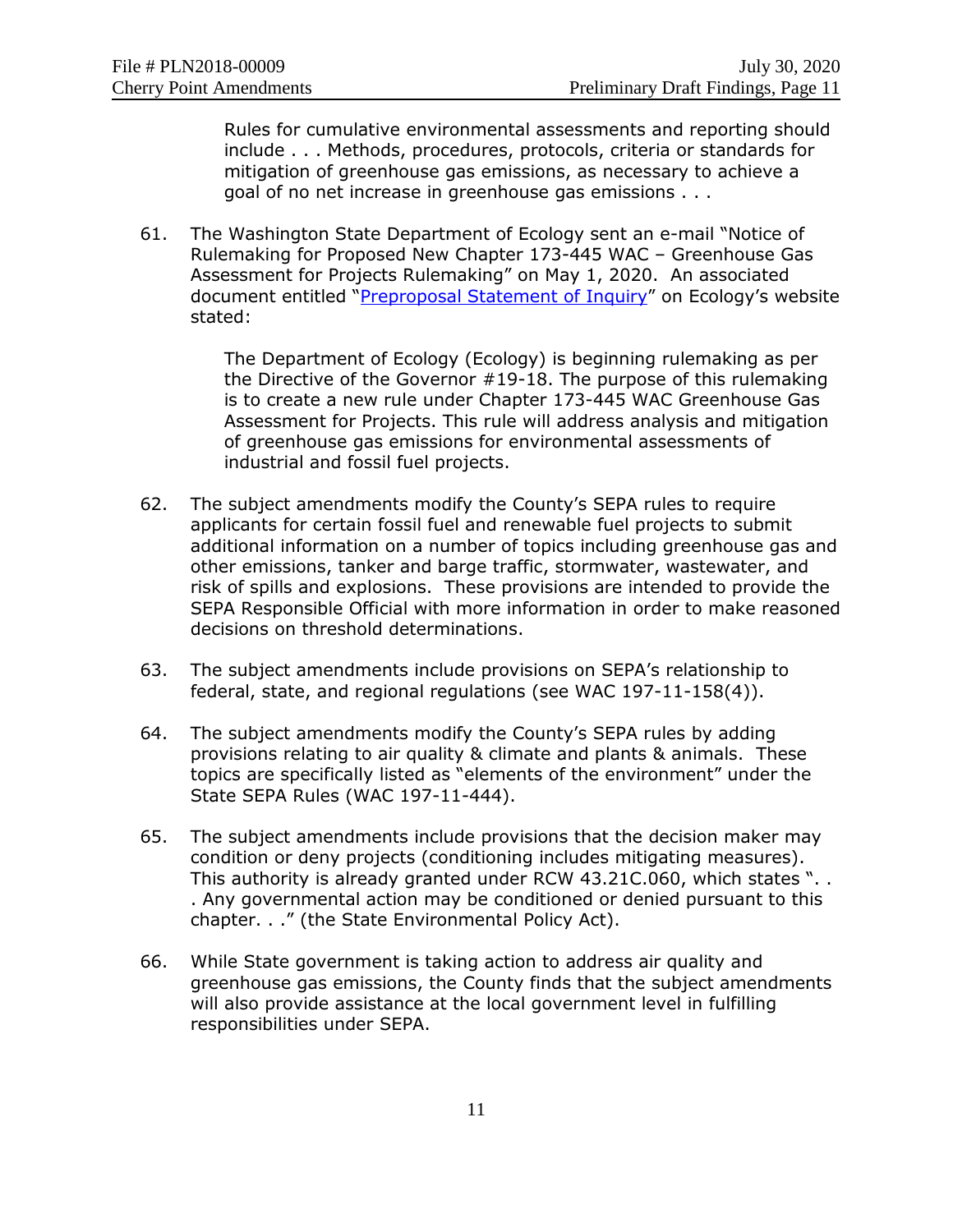### *Zoning Code Amendments*

- 67. The Cherry Point UGA is zoned Light Impact Industrial (LII) and Heavy Impact Industrial (HII). There are approximately 470 acres in the LII zone and 6,560 acres in the HII zone.
- 68. The subject amendments modify the LII zone, HII zone, Cherry Point Industrial District, Major Project Permits, and Definitions sections of the Whatcom County Zoning Code (Title 20).
- 69. Whatcom County Comprehensive Plan Goal 2H is to "Preserve private property rights while recognizing the importance of the rights of the community, including protecting the natural environment and conserving resources."
- 70. Whatcom County Comprehensive Plan Goal 7A is to "Promote a healthy economy providing ample opportunity for family-wage jobs for diverse segments of the community, which is essential to the quality of life in the area."
- 71. Whatcom County Comprehensive Plan Policy 7A-2 is to "Foster a diverse, private-sector job base, which will provide family-wage jobs at the state median income level or greater, and facilitate the retention and expansion of existing businesses."
- 72. Whatcom County Comprehensive Plan Policy 7J-1 is to "Support creation of job opportunities for local residents, especially family wage jobs to decrease unemployment and underemployment.
- 73. The Zoning Code, as modified by the subject amendments, preserves private property rights and fosters economic development by continuing to allow a wide array of industrial land uses in the Cherry Point UGA. In the LII zone, allowed uses include manufacturing (except new fossil fuel refineries), fabrication, printing, storage, boat building and repair, communications, and other similar uses. In the HII zone, allowed uses include manufacturing (except new fossil fuel refineries), fabrication, printing, storage, boat building and repair, power plants (except coal-fired plants), and solid waste handling facilities.
- 74. Additionally, the HII zone amendments allow continued operation, maintenance, and certain improvements to existing refineries and transshipment facilities (WCC 20.68.068).
- 75. Whatcom County Comprehensive Plan Goal 2G is to "Encourage citizen participation in the decision making process." Policy 2G-1 is to "Examine and improve methods to notify affected property owners of proposed land use changes."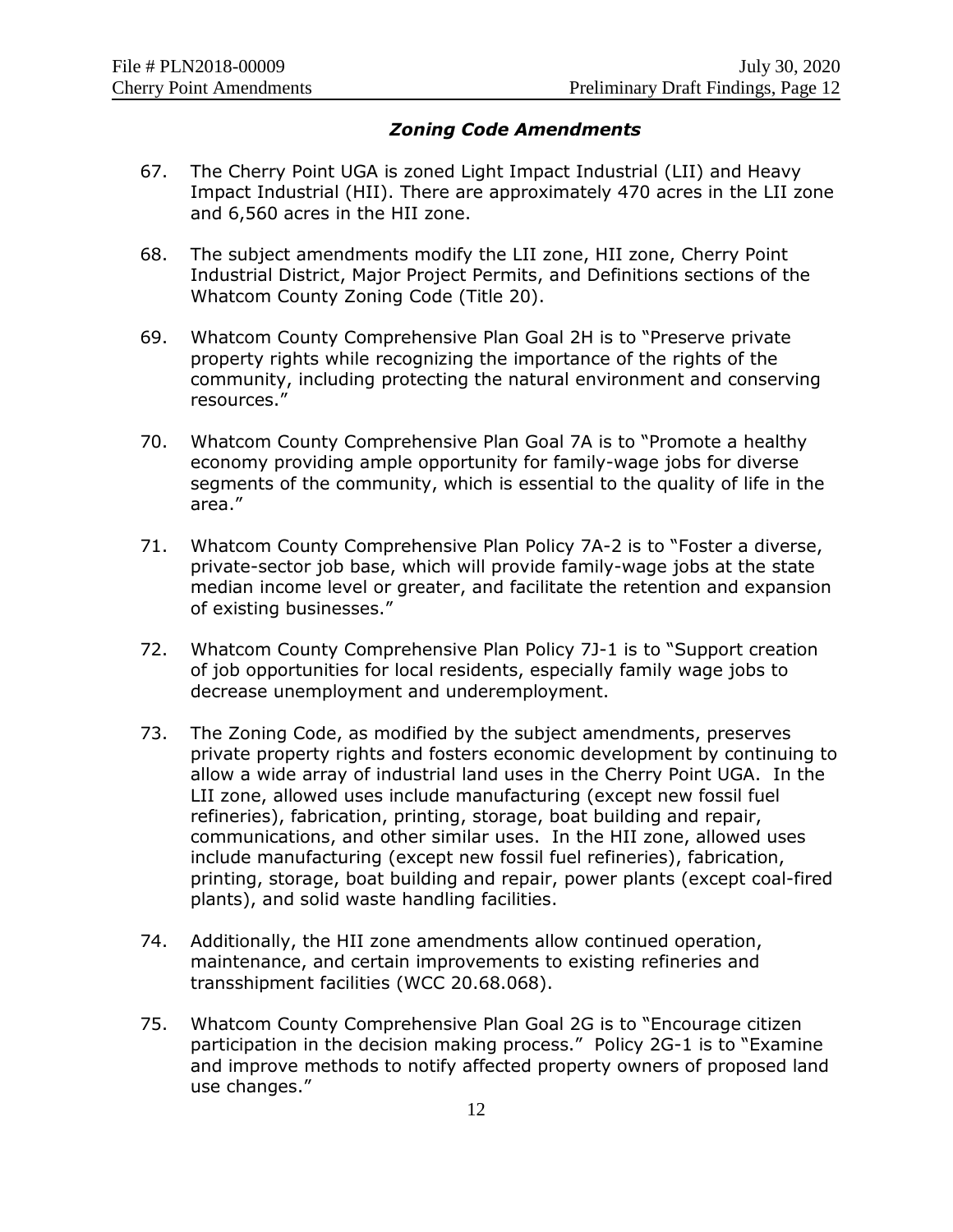- 76. The subject Zoning Code amendments provide greater public review of certain land uses that could impact public safety, transportation, and the environment. Specifically, the expansion of existing fossil fuel refineries and existing fossil fuel transshipment facilities requires a conditional use permit in the HII zone (WCC 20.68.153). The conditional use permit process requires notice, a public hearing, evaluation of the proposal for compliance with the approval criteria, and a decision by the hearing examiner.
- 77. Whatcom County Comprehensive Plan Policy 2CC-16 was adopted in 2017 (Ordinance 2017-027). This Policy, which is being modified by the subject amendments, stated:

The County shall undertake a study to be completed if possible by December of 2017 to examine existing County laws, including those related to public health, safety, development, building, zoning, permitting, electrical, nuisance, and fire codes, and develop recommendations for legal ways the County may choose to limit the negative impacts on public safety, transportation, the economy, and environment from crude oil, coal, liquefied petroleum gases, and natural gas exports from the Cherry Point UGA . . . Based on the above study, develop proposed Comprehensive Plan amendments and associated code and rule amendments. . .

- 78. The subject amendments prohibit new fossil fuel refineries and new fossil fuel transshipment facilities (WCC 20.66.204, 20.68.204 and .205). Potential impacts from new refineries and associated transshipment facilities may include: Increased pollutant emissions to the air, increased chance of crude oil or refined product spills, increased chance of fire or explosion, increased rail traffic that can impact other modes of transportation (e.g. hold up motor vehicle, school bus, or emergency vehicle traffic at railroad crossings), increased chance of derailment, and increased vessel traffic.
- 79. The Whatcom County Comprehensive Plan states "Whatcom County lies within the influence of the convergent plate margin between the Pacific and North American Plate termed the Cascadia Subduction Zone. Regionally-extensive and damaging earthquakes, termed mega-thrusts, are possible when stress generated between the subducting Pacific Plate and over-riding North American Plate is released. . ." (Chapter 10, p. 10- 12). Because new refineries and transshipment facilities would transport and process flammable and toxic materials there is heighted concern, based upon the geology of the region, that these facilities could increase risk to both public safety and the environment.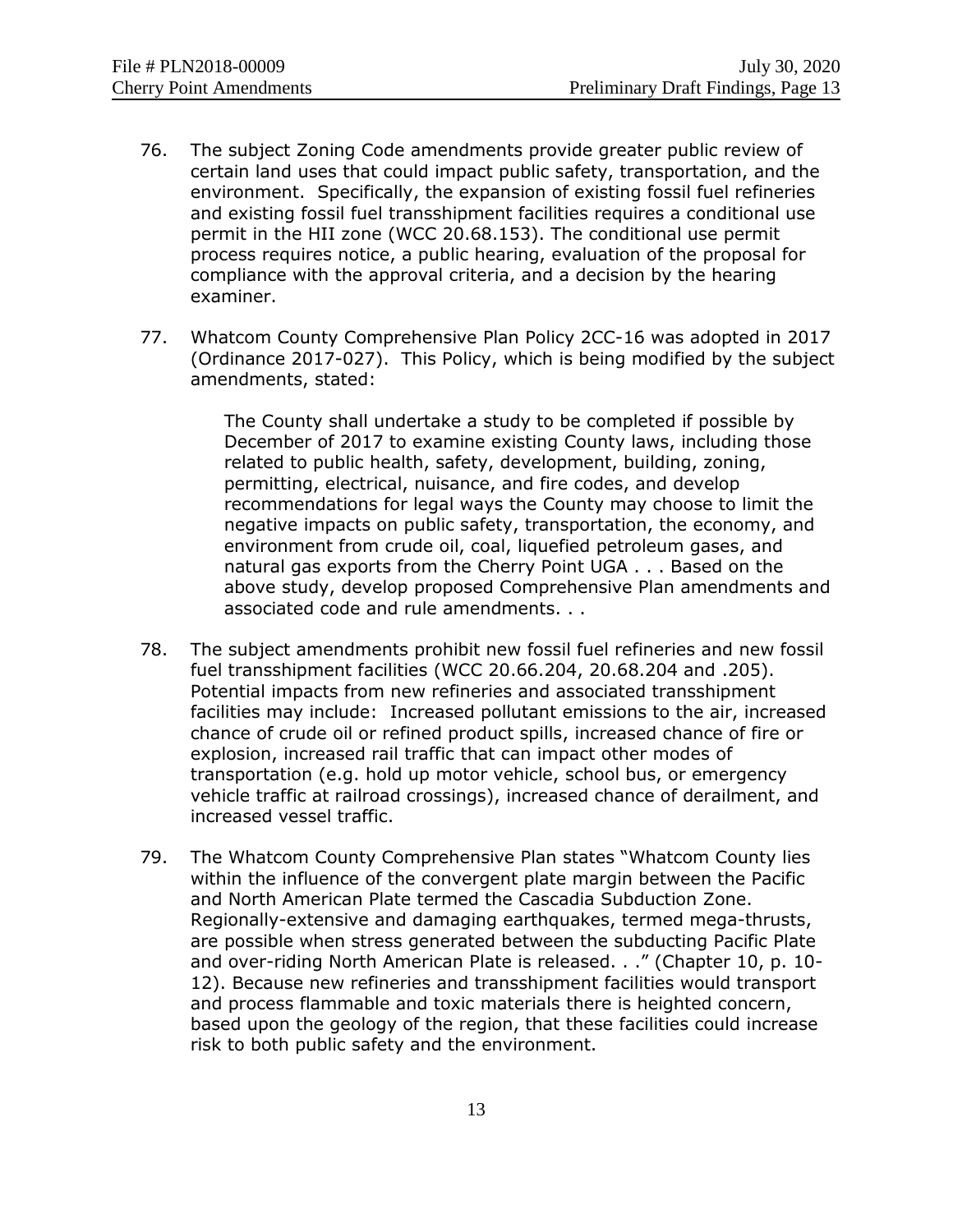- 80. There are currently five oil refineries in Washington State. Two are in Whatcom County, two are in Skagit County, and one in Pierce County. Whatcom County has approximately 3% of the State's population, but 40% of the State's refineries. The County has accepted its fair share of such facilities in the state and region and wants to limit the local impacts on the community and environment of further concentration of such facilities.
- 81. The subject amendments prohibit new coal fired power plants in the HII zone (WCC 20.68.207).
- 82. According to the National Institute of Health's National Library of Medicine website [\(https://toxtown.nlm.nih.gov/sources-of-exposure/power-plants\)](https://toxtown.nlm.nih.gov/sources-of-exposure/power-plants):

. . . Air pollution from coal-fired power plants cause serious risk to human health. Coal-fired power plants emit 84 of the 187 hazardous air pollutants identified by the U.S. Environmental Protection Agency. These pollutants may cause cancer, according to the National Toxicology Program.

Hazardous air pollution released by coal-fired power plants can cause a wide range of health effects, including heart and lung diseases. Exposure to coal power plant pollution can damage the brain, eyes, skin, and breathing passages. It can affect the kidneys, lungs, and nervous and respiratory systems. Exposure can also affect learning, memory, and behavior.

. . . Coal-fired power plants are the biggest industrial sources of [mercury](https://toxtown.nlm.nih.gov/chemicals-and-contaminants/mercury) and [arsenic](https://toxtown.nlm.nih.gov/chemicals-and-contaminants/arsenic) in the air. Mercury pollutes lakes, streams, and rivers, and builds up in fish. People who eat large amounts of fish from contaminated lakes and rivers are at the greatest risk of exposure to mercury.

. . . People who work at or live near coal-fired power plants have the greatest health risks from coal pollution. . .

- 83. The subject amendments continue to allow other types of power plants in the HII zone, but would prohibit coal-fired power plants because of the risks to the local community, public health, and environment.
- 84. Whatcom County Comprehensive Plan Policy 10D-10 is to "Create updates to Whatcom County land use policies and development regulations to support renewable energy development goals."
- 85. The subject amendments allow renewable fuel refineries as a permitted use in the HII zone (WCC 20.68.070 and .071).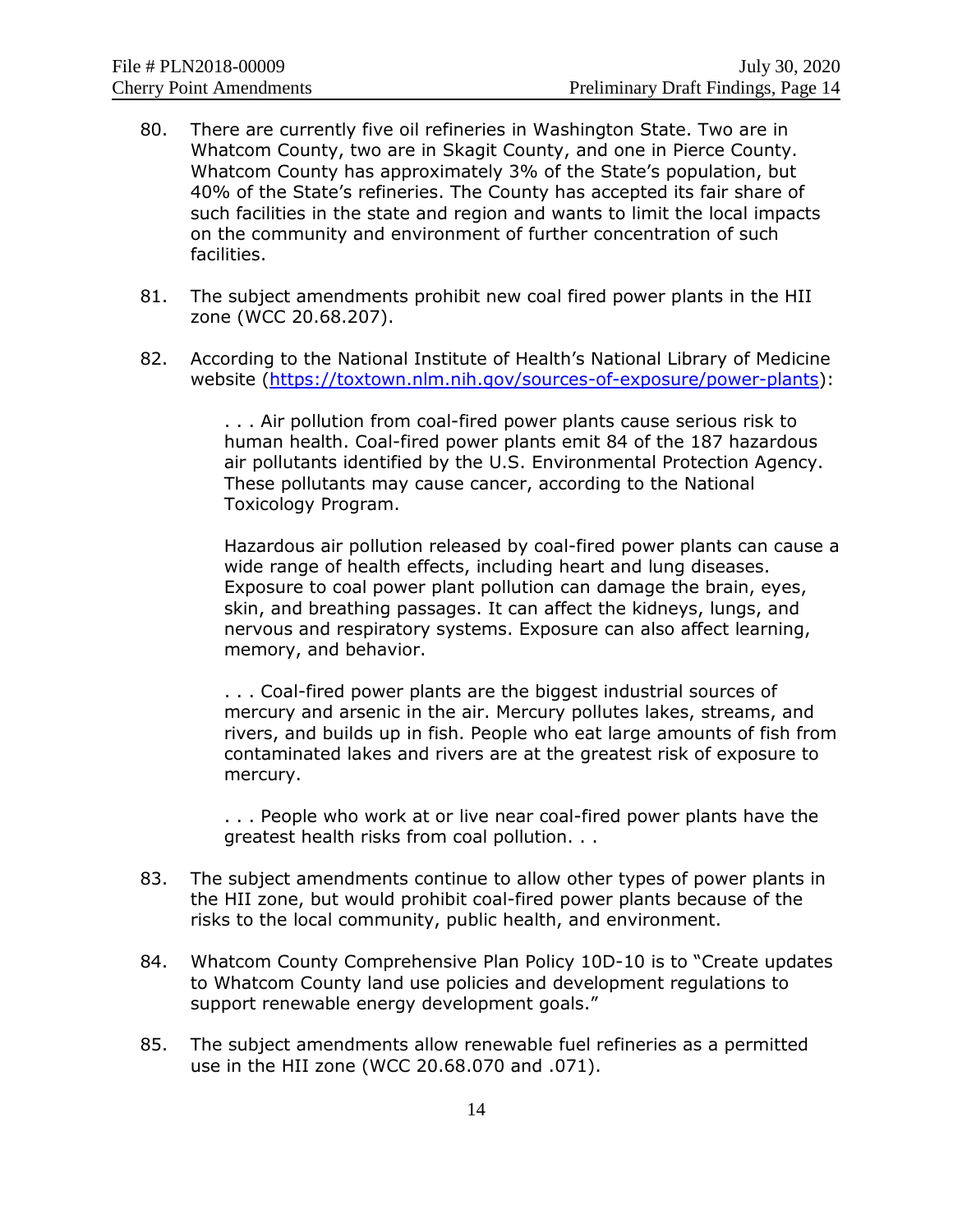86. The Whatcom County Comprehensive Plan states that ". . . Cherry Point is also important historically and culturally to the Coast Salish people, and part of the usual and accustomed fishing area for five treaty tribes, reserved under the Treaty of Point Elliot of 1855. . ." (Chapter 2, p. 2-54). Comprehensive Plan Policy 2CC-11 states:

> It is the policy of Whatcom County to limit the number of industrial piers at Cherry Point to the existing three piers, taking into account the need to . . . Recognize federal actions upholding treaty rights. . .

- 87. The United States Department of the Army, Corps of Engineers denied a permit for a new pier under Section 10 of the Rivers and Harbors Act on May 9, 2016 because ". . . the proposed project would violate the Lummi Indian Nation's tribal Treaty Rights to access and utilize usual and accustomed fishing areas. . ."
- 88. The subject Zoning Code amendments implement the Comprehensive Plan by prohibiting new piers, docks, and wharves in the HII zone (WCC 20.68.206 and WCC 20.74.055).

#### *Project Permit Procedure Amendments*

- 89. Whatcom County Comprehensive Plan Goal 2D is to "Refine the regulatory system to ensure accomplishment of desired land use goals in a fair and equitable manner."
- 90. Whatcom County Comprehensive Plan Policy 7G-1 is to "Recognize the natural environment as a major asset and manage environmental resources accordingly. We need both economic prosperity and environmental sustainability."
- 91. Whatcom County Comprehensive Plan Policy 10A-2 is to:

Protect the environment through a comprehensive program that includes voluntary activity, education, incentives, regulation, enforcement, restoration, monitoring, acquisition, mitigation, and intergovernmental coordination.

92. RCW 88.40 is entitled "Transport of Petroleum Products – Financial Responsibility." This State law, at RCW 88.40.005, indicates:

> The legislature recognizes that oil and hazardous substance spills and other forms of incremental pollution present serious danger to the fragile marine environment of Washington state. It is the intent and purpose of this chapter to define and prescribe financial responsibility requirements for vessels that transport petroleum products as cargo or as fuel across the waters of the state of Washington and for facilities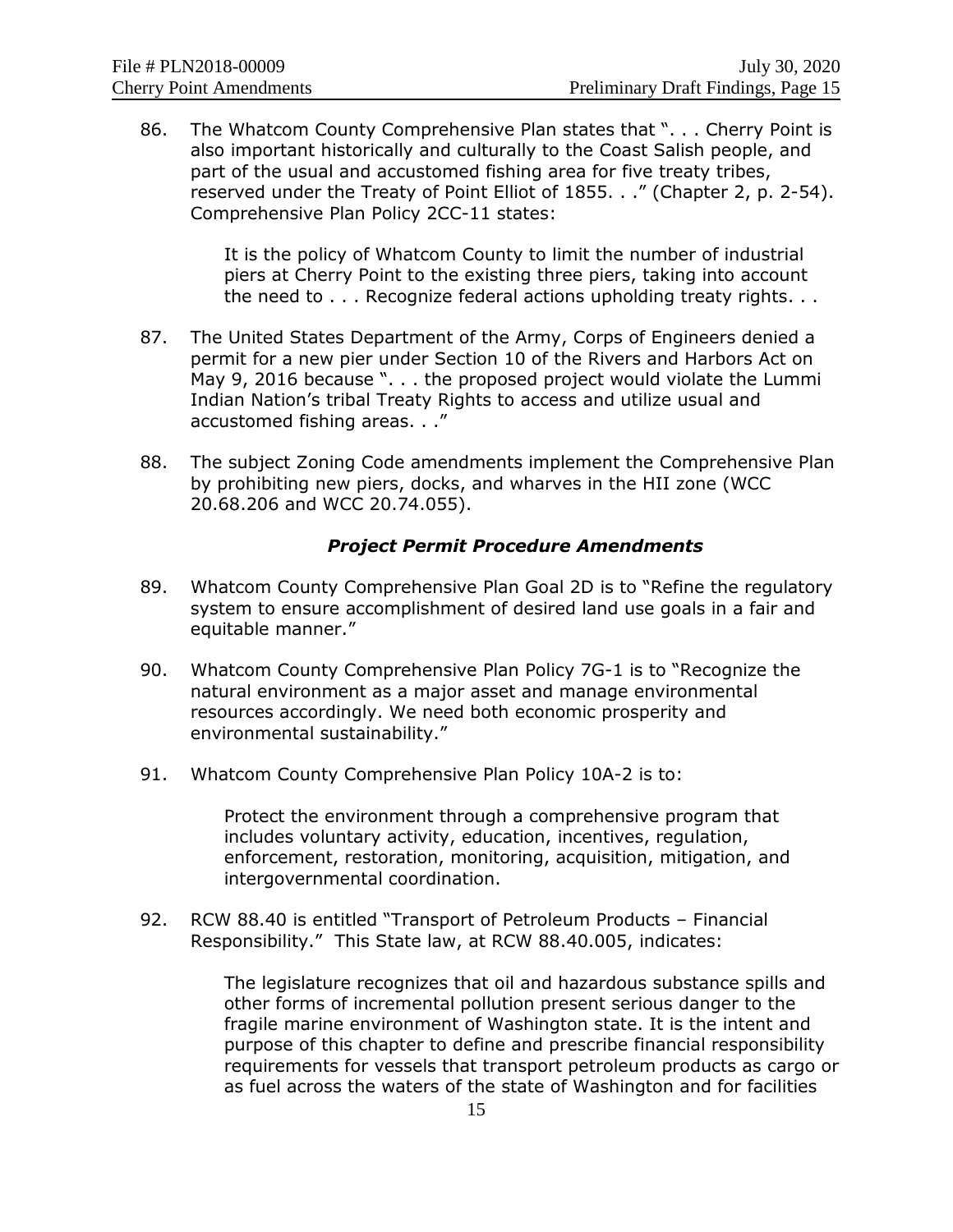that store, handle, or transfer oil or hazardous substances in bulk on or near the navigable waters.

- 93. This State law requires a tank vessel that carries oil as cargo in bulk to demonstrate financial responsibility to ". . . meet state and federal financial liability requirements for the actual costs for removal of oil spills, for natural resource damages, and for necessary expenses" (RCW 88.40.020).
- 94. WAC 480-62 is entitled "Railroad Companies Operations." This State code, at WAC 480-62-300(2), requires any railroad company that transports crude oil in Washington to submit to the Washington Utilities and Transportation Commission a statement that contains:
	- (a) All insurance carried by the railroad company that covers any losses resulting from a reasonable worst case spill.
	- (b) Coverage amounts, limitations, and other conditions of the insurance.
	- (c) Average and largest crude oil train, as measured in barrels, operated in Washington by the railroad company in the previous calendar year.
	- (d) Information sufficient to demonstrate the railroad company's ability to pay the costs to clean up a reasonable worst case spill of oil including, but not necessarily limited to, insurance, reserve accounts, letters of credit, or other financial instruments or resources on which the company can rely to pay all such costs.
- 95. The State Legislature adopted Engrossed Substitute House Bill (ESHB) 1578 in 2019. This bill amended the "Vessel Oil Spill Prevention and Response" law (RCW 88.46), the "Oil and Hazardous Substance Spill Prevention and Response" law (RCW 90.56), and other provisions of state law.
- 96. ESHB 1578 states:

The legislature finds that a variety of existing policies designed to reduce the risk of oil spills have helped contribute to a relatively strong safety record for oil moved by water, pipeline, and train in recent years in Washington state. Nevertheless, gaps exist in our safety regimen, especially deriving from shifts in the modes of overwater transportation of oil and the increased transport of oils that may submerge or sink, contributing to an unacceptable threat to Washington waters, where a catastrophic spill would inflict potentially irreversible damage on the endangered southern resident killer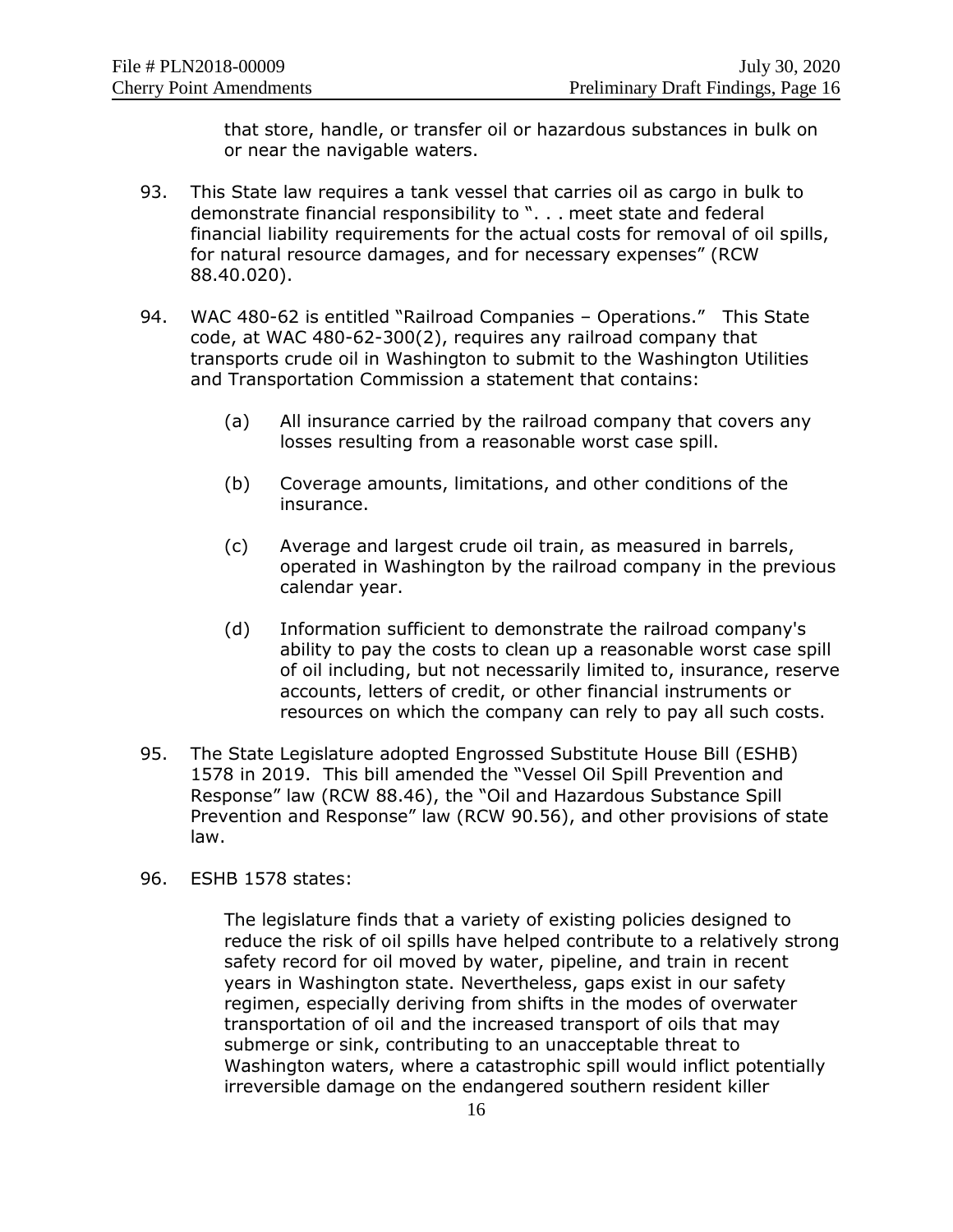whales. . .Therefore, it is the intent of the legislature to enact certain new safety requirements designed to reduce the current, acute risk from existing infrastructure and activities of an oil spill that could eradicate our whales, violate the treaty interests and fishing rights of potentially affected federally recognized Indian tribes, damage commercial fishing prospects, undercut many aspects of the economy that depend on the Salish Sea, and otherwise harm the health and well-being of Washington residents. . . (Section 1).

- 97. Tug escorts have been required for larger loaded oil tankers for years. ESHB 1578 amended state law to require certain smaller oil tankers to be under the escort of tugs, require the Department of Ecology to develop and maintain a model to assess current and potential future risks of oil spills from vessels in Washington waters, and modify reporting requirements for railroad cars and pipelines that transport crude oil within the state.
- 98. While the Washington State legislature has enacted laws relating to the transportation and handling of fossil fuels, there have been a number of accidents involving fossil fuel refineries and transportation of fossil fuels in North America over the years. These accidents, involving flammable and/or toxic materials, have impacted local communities and the environment.
- 99. Overall, the subject amendments seek to minimize or avoid additional risk to the local community and environment from fossil fuel facilities. The amendments are intended to heighten the level of review or, in certain cases, prohibit uses in order to protect public health, safety & welfare, fisheries industries, fish & wildlife habitat, and the environment.
- 100. However, in case of accidents, the subject amendments include proof of insurance requirements (WCC 22.05.125), as it is a matter of fairness that responsible parties mitigate the consequences of any accidents.

# *County Charter and GMA Takings Provisions*

- 101. Whatcom County Charter Section 1.11 states, "The rights of the individual citizen shall be guaranteed under the Constitutions of the United States and the State of Washington. No regulation or ordinance shall be drafted and adopted without consideration of and provisions for compensation to those unduly burdened."
- 102. GMA Planning Goal 6, relating to property rights, states "Private property shall not be taken for public use without just compensation having been made. The property rights of landowners shall be protected from arbitrary and discriminatory actions" (RCW 36.70A.020(6)).